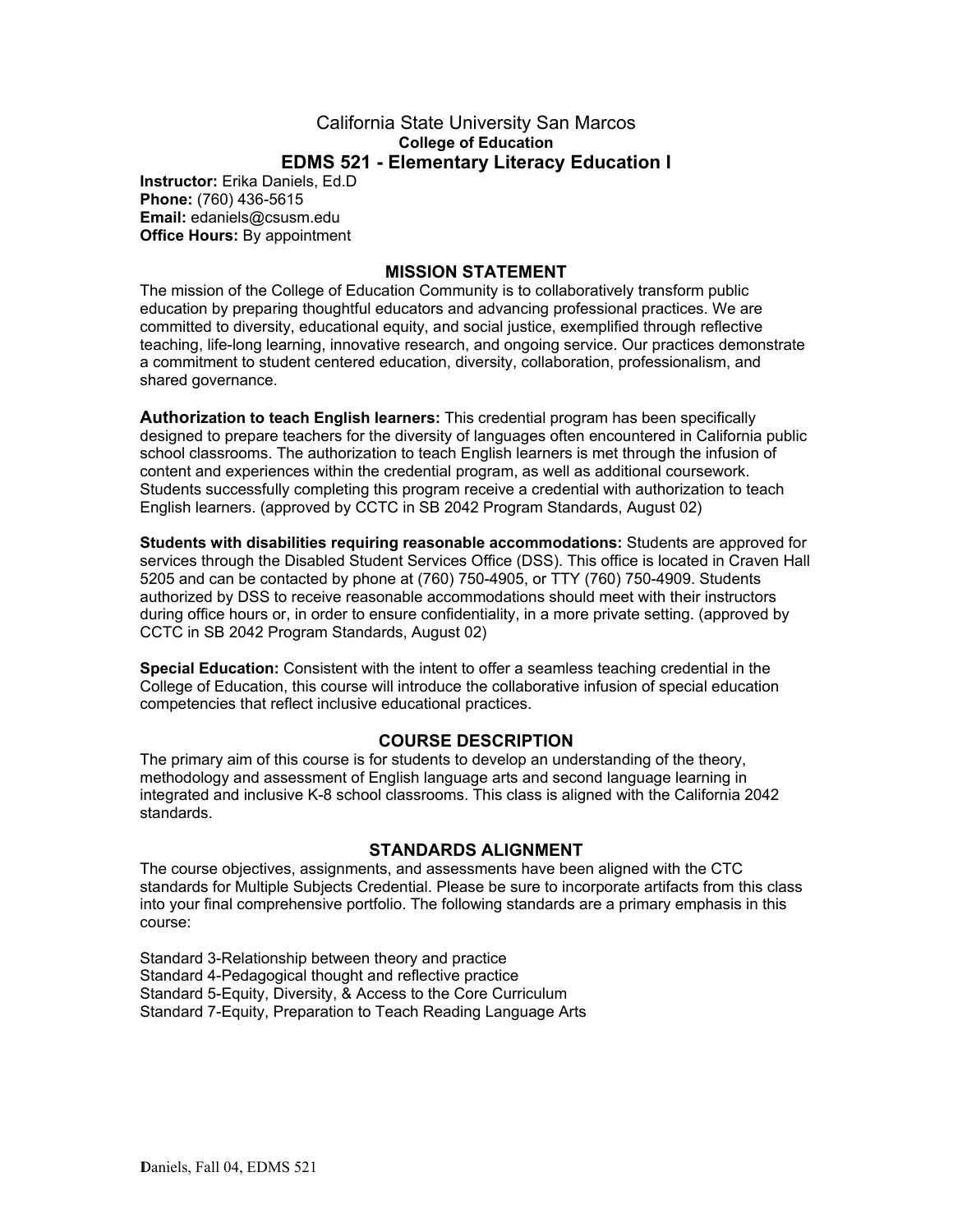# *TEACHER PERFORMANCE EXPECTATIONS (TPE) COMPETENCIES*

This course is designed to help teachers seeking the Multiple Subjects Credential to develop the skills, knowledge, and attitudes necessary to assist schools and district in implementing effective programs for all students. The successful candidate will be able to merge theory and practice in order to realize a comprehensive and extensive educational program for all students. The following TPEs are addressed in this course:

TPE 1a-Subject Specific Pedagogical Skills for MS Teaching TPE 4-Making Content Accessible

### **Task Stream, TPE's, and Assignments**

TPE Reflective Writing for Task Stream:

This course requires that you address the TPEs listed above for your Task Stream Electronic Portfolio. You will address these TPEs by completing course assignments. Completion of the course assignments includes submitting them in the appropriate format to your electronic portfolio. Assessment of your TPEs is directly related to the assessment of your course assignments. You will write summary reflections to be submitted, responded to, and archived via Task Stream.

#### http://lynx.csusm.edu/coe/eportfolio/index.asp

This will take you to the CSUSM COE website where you can get help with how to create your electronic portfolio and information on the required elements.

#### http://www.taskstream.com

This is the TaskStream home page where you will register for Taskstream and return to when working on your electronic portfolio

# **OBJECTIVES**

#### **KNOWLEDGE**

Students will:

- gain an understanding of how a first and second language is acquired.
- gain an understanding of the reading process and its relationship to thought, language and learning.
- gain an understanding of how people learn to read and write in their first and second language.
- become familiar with current approaches to the teaching of reading and writing and the theoretical bases of such approaches.
- become familiar with current approaches to the teaching of reading and writing in culturally and linguistically diverse elementary school classrooms.
- become familiar with classroom diagnostic techniques and evaluation procedures.
- become familiar with current approaches to the teaching of reading and writing to children with special learning needs.

#### **SKILLS**

Students will:

- become sensitive observers of children's language using behaviors.
- analyze children's reading and writing behavior as a basis for making instructional decisions.
- translate the results of formal and informal assessment of children's reading and writing behaviors into instructional plans.
- develop the ability to select appropriate materials and instructional strategies to meet the individual needs of students.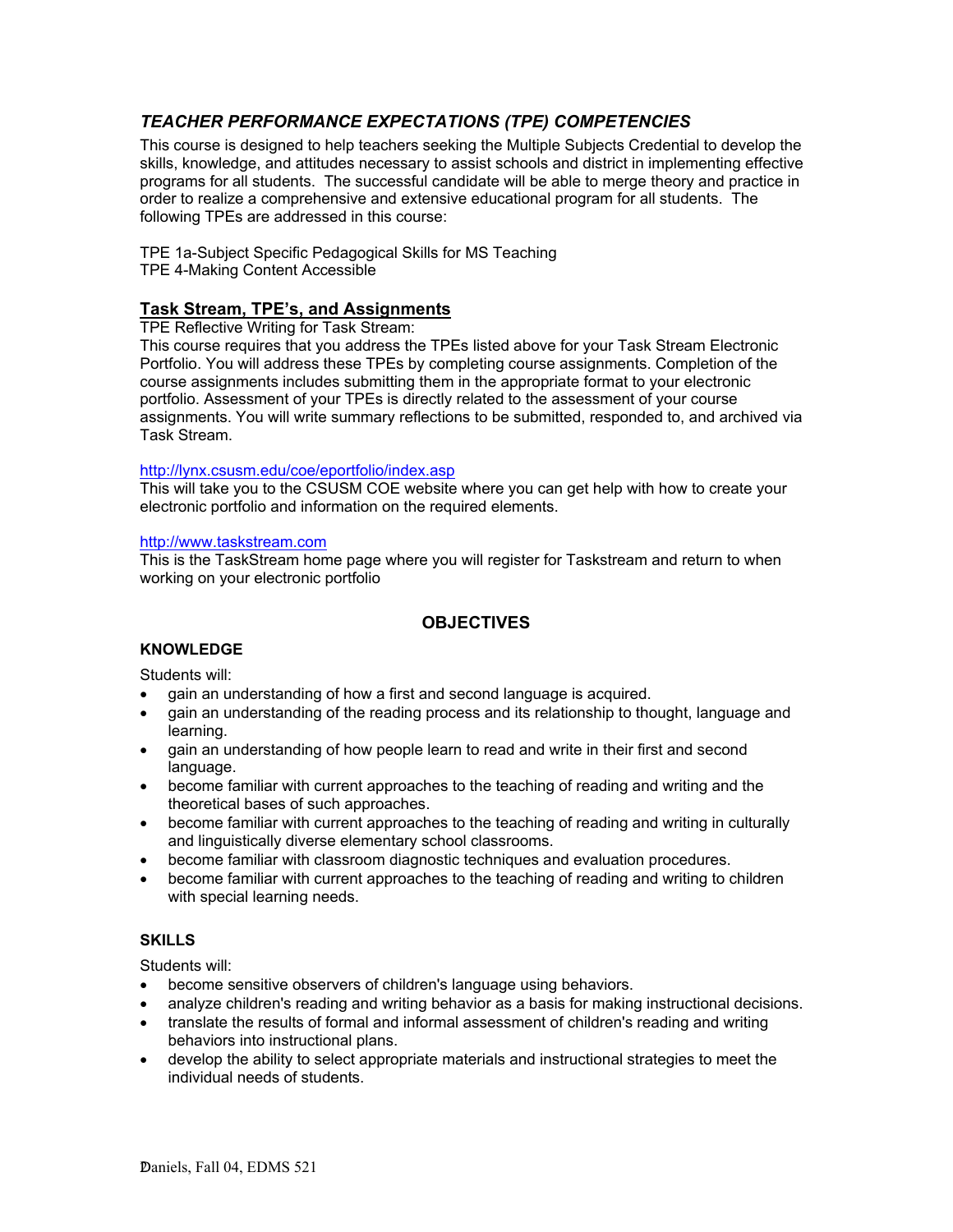• learn how to organize the classroom for teaching reading and writing to culturally and linguistically diverse populations.

#### **ATTITUDES AND VALUES**

Teacher candidates will:

- develop an appreciation for the natural language abilities children possess for processing and producing print
- develop an appreciation for the need and value of integrating reading and writing into all areas of the curriculum
- affirm the importance of a rich environment for developing an effective language arts program.
- develop a sensitivity to and appreciation for culturally and linguistically diverse learners.
- develop a sensitivity to and appreciation for children with special learning needs
- develop an appreciation for the importance of reading and writing for their own personal and professional growth
	- develop a respect for each student, his/her abilities and background and the student's right to instruction that meets his or her individual needs.

# **REQUIRED TEXTS**

- Cunningham, P. & Allington, R. (1999). *Classrooms that work: They can all read and*  write (3<sup>rd</sup> ed.). Longman.
- *Reading/language Arts Framework for CA Public Schools* CA Dept of Ed (or the standards can be accessed via the California Department of Education website www.cde.ca.gov)
- Tompkins, G. E. (2001). *Literacy for the 21st Century: A Balanced Approach, 3rd Edition.* Prentice Hall.

#### **OPTIONAL TEXTS**

- Johns, J. (2000). *Basic Reading Inventory: Pre-primer through grade twelve & early literacy assessments.* Dubuque, Iowa: Kendall-Hunt.
- Zarrillo, J. J. (2002). *Ready for RICA: A test preparation guide for California's Reading Instruction Competence Assessment*. Merrill Prentice Hall.

# **ASSIGNMENTS**

#### **Reading Response/Interactive Journal (20 points)**

For each set of readings you must write a response. You may respond in a variety of ways that reflect multiple ways of demonstrating knowledge. Possible formats such as "found poems," graphic organizers, double entry, sketches, K-W-L charts, etc. will be taught in class. You must connect course content with your teaching experiences and observations and express your ideas, opinions, questions and concerns relative to your teaching experience and/or observations. This assignment is ongoing and begins with readings for the second session and will continue until the last week of class. Journal entries must be at least one page in length. Journals must be completed *before* each class meeting. Entries will be graded according to their comprehensiveness, insightful connections, and "deep understanding" of the issues.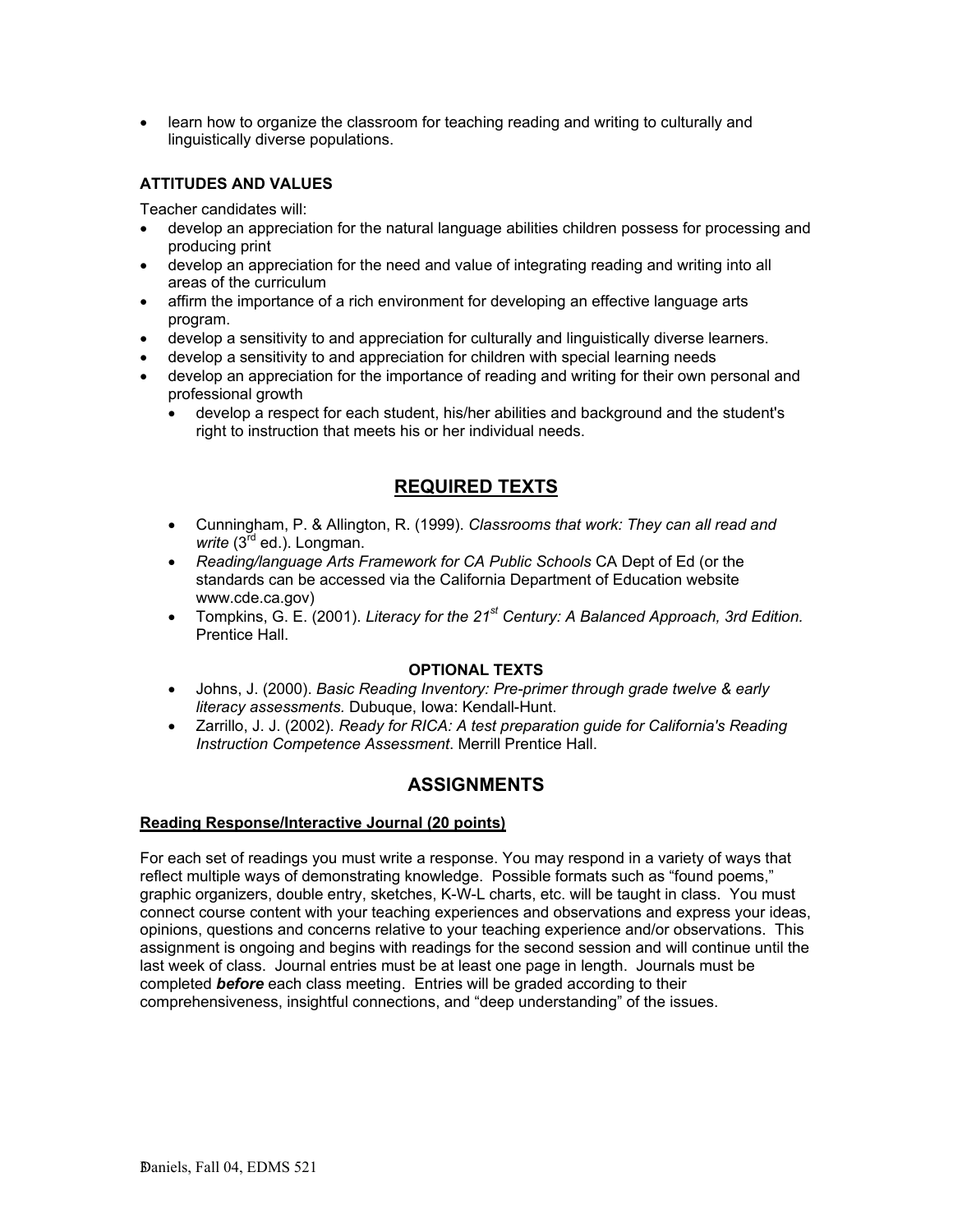#### **Choice Assignment (25 points)**

You will complete one of the following choices:

- RICA study guide
- Book review
- Technology evaluation
- Mini case study

#### **Reading Strategy Lesson Plan – Critical Assessment Task (25 points)**

You will write a standards based reading strategy lesson plan for a small group activity that takes into account student needs. Make your lesson active, interesting, fun, and meaningful. We will discuss/model lesson planning in class. Choose a reading standard for your grade level to guide your objectives. Sample strategies include:

- Monitoring Reading
- Comprehension
- Content area reading
- Phonics
- Phonemic Awareness
- Organizing information while you read
- Relating what you are reading to what you already know
- Finding the main idea of a story
- Identifying patterns in a text
- Using graphic organizers for comprehension

*Keep in mind when writing your lesson*: What is the purpose of your lesson? How does it relate to real reading and/or writing? What are your learning goals? How are they aligned with the CA Reading/Language Arts standards? How will you present the lesson (instructional strategies, resource materials, time frame)? How will you group students for the lesson? How will you assess your students? What accommodations will you provide for students who need additional help?

*Non-negotiables*: 1) Your lesson must address the needs of mainstream students, second language learners, struggling students, and accelerated students. Scaffolding for struggling students and ELLs as well as enrichment for accelerated students (both EO and ELL) must be evident in your lesson. 2) You must first identify which CA content standards will drive your lesson, then identify which assessments will allow the students to demonstrate mastery of those standards, and finally explain the instructional activities designed to move the students to mastery. Standard(s), assessment(s), instructional activities MUST be closely connected.

# **Field Observations (20 points)**

While observing in your classrooms, look for evidence of the following processes:

- Phonemic awareness
- Concepts about print
- Phonics and word identification
- **Spelling**
- **Vocabulary**
- Organization of classroom: Time and physical layout
- Managing groups
- Guided reading
- Comprehension INSTRUCTION (not assessment) of narrative texts
- Oral language development
- Structure of English language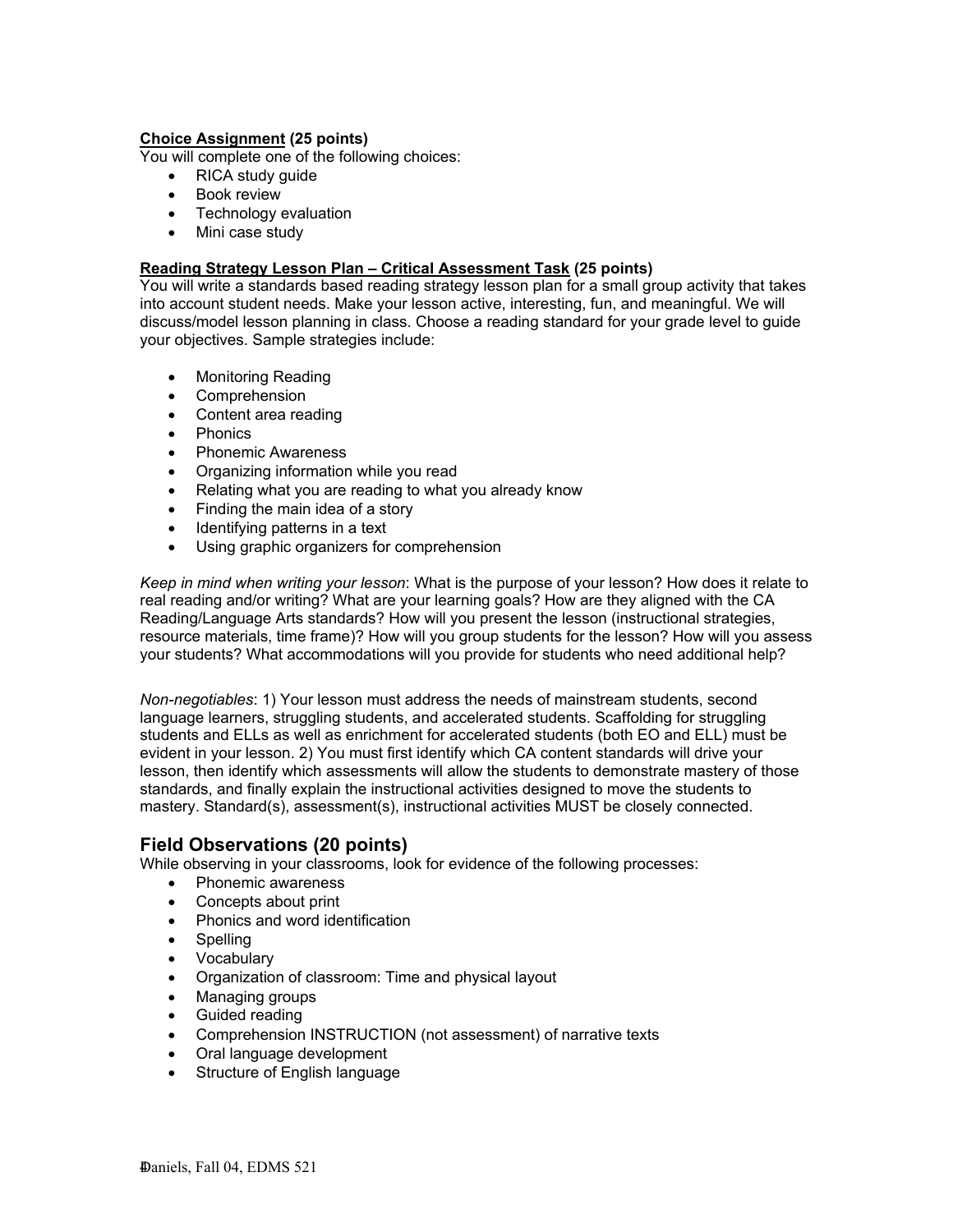You do not have to observe a separate lesson on each of the above areas. You might see evidence on bulletin boards or in student work or you might observe more than one area during a single lesson. Document your observations and reflections/analyses in whatever mode best fits your learning style. *Important:* **You must describe what you see and what you** *think* **about what you saw. Your** *reflection/analysis* **is the most important part of this assignment.** 

# **Thoughtful Participation (10 points)**

Being a teacher involves more than planning lessons and delivering instruction. You must be able to articulate the reasons behind your curricular decisions, to advocate for students, and defend policies about which you feel strongly. Engaging in professional conversations with parents, administrators, other teachers, and the public is imperative for teachers today. To that end, I expect that each student will participate actively in each class session.

# **COE Attendance Policy**

Due to the dynamic and interactive nature of courses in the College of Education, all students are expected to attend all classes and participate actively. At a minimum, students must attend more than 80% of class time, or they may not receive a passing grade for the course at the discretion of the instructor.

As professionals, you are expected to adhere to standards of dependability and promptness. If you miss more than two class sessions or are late or leave early by more than 15 minutes for more than three sessions, you cannot receive an A. If you miss more than three class sessions you cannot receive a B. Should you have extenuating circumstances, you should contact me as soon as possible.

# **Completion of Course Assignments**

Readings should be completed *before* the class meeting listed. All assignments should be handed in on the date due unless previously arranged with the instructor. Late assignments will be penalized by a 5% deduction in points for each weekday late. After one week, late assignments will be given a zero. If you have extraordinary circumstances in your life which will impact your assignments, please let me know. I want you to be able to stay in school and succeed. If you have any questions or concerns, please feel free to come in and speak with me about them.

# **Point Breakdown**

Thoughtful Participation – 10 points Reading Responses – 20 points Choice Assignment – 25 points Reading Strategy Lesson Plan (Critical Assessment Task) – 25 points Field observations – 20 points

# *Grading Scale*

 $94 - 100\% = A$  $90 - 93\% = A$  $88 - 89\% = B +$  $84 - 87\% = B$  $80 - 83\% = B$  $78 - 79% = C +$